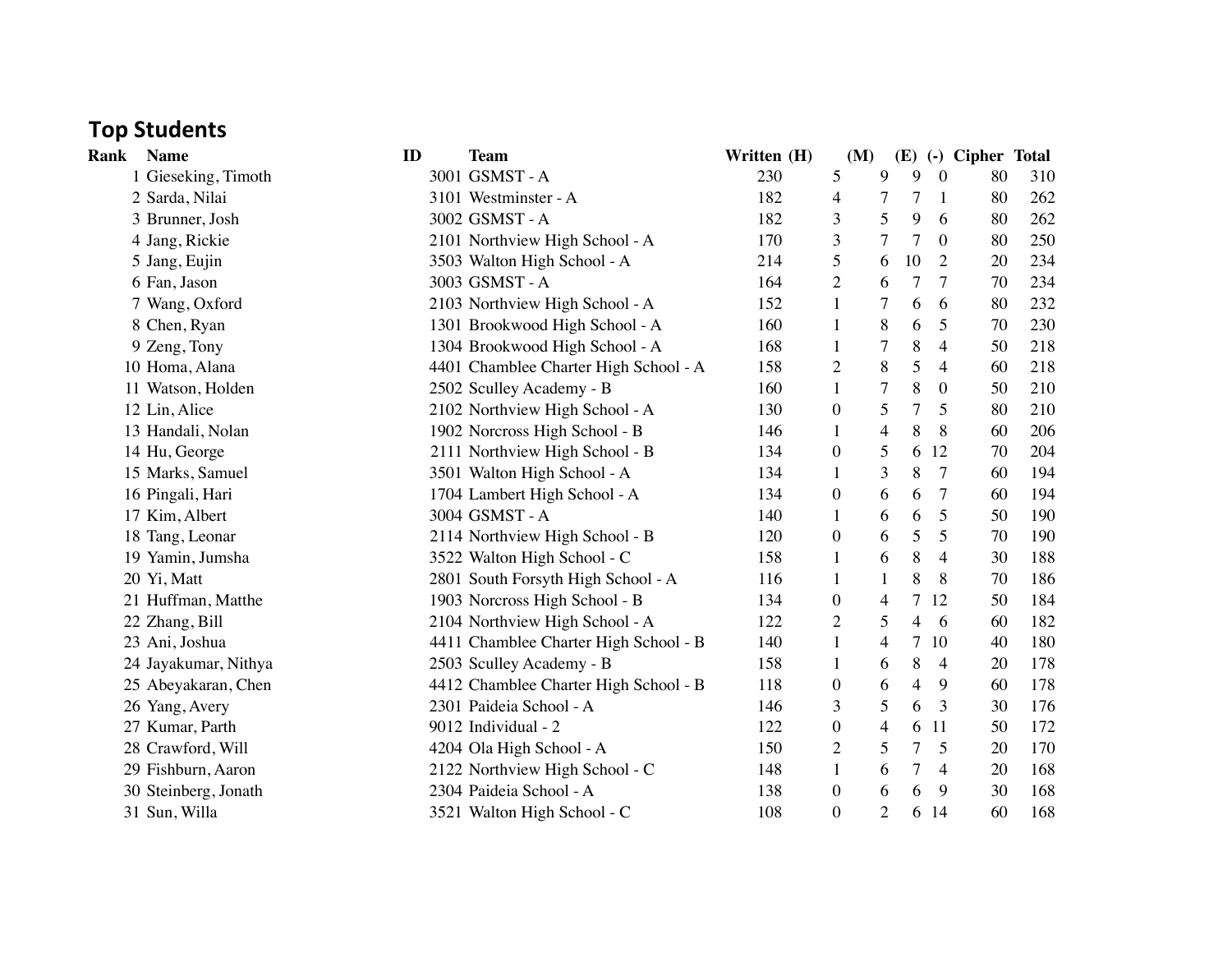| 32 Zheng, Willia    | 3502 Walton High School - A           | 124 | $\mathbf{0}$     | 4              | 7<br>7              | 40 | 164 |
|---------------------|---------------------------------------|-----|------------------|----------------|---------------------|----|-----|
| 33 Badari, Ananda   | 2121 Northview High School - C        | 132 | $\overline{2}$   | 4              | 6<br>6              | 30 | 162 |
| 34 Ewe, Bowen       | 1302 Brookwood High School - A        | 122 | $\boldsymbol{0}$ | 5              | 6<br>6              | 40 | 162 |
| 35 Konda, Rohit     | 2803 South Forsyth High School - A    | 122 | $\overline{0}$   | 3              | 7<br>11             | 40 | 162 |
| 36 Cheung, Wesley   | 4402 Chamblee Charter High School - A | 130 | 2                | 4              | 7<br>$\theta$       | 30 | 160 |
| 37 Kelly, Graham    | 2303 Paideia School - A               | 130 | $\mathbf{0}$     | 4              | 7<br>-10            | 30 | 160 |
| 38 Su, Amy          | 2814 South Forsyth High School - B    | 100 | $\mathbf{0}$     | 4              | 3<br>15             | 60 | 160 |
| 39 Pan, Chuanb      | 4601 North Oconee High School - A     | 118 | $\mathbf{0}$     | $\overline{2}$ | 7<br>14             | 40 | 158 |
| 40 Sula, Klest      | 4414 Chamblee Charter High School - B | 116 | $\mathbf{0}$     | 3              | 7<br>8              | 40 | 156 |
| 41 Kota, Akhil      | 2802 South Forsyth High School - A    | 106 | 1                | $\overline{c}$ | 8<br>6              | 50 | 156 |
| 42 Murphy, Sean     | 1102 Athens Academy - A               | 130 | $\theta$         | 3              | 8<br>10             | 20 | 150 |
| 43 Song, Taecha     | 2124 Northview High School - C        | 98  | $\boldsymbol{0}$ | 5              | 4<br>$\overline{4}$ | 50 | 148 |
| 44 Huang, Timmy     | 1101 Athens Academy - A               | 116 | 1                | 3              | 8<br>6              | 30 | 146 |
| 45 Rose, John       | 4602 North Oconee High School - A     | 116 | $\mathbf{0}$     | 3              | 13<br>6             | 30 | 146 |
| 46 Bikmal, Anirud   | 2804 South Forsyth High School - A    | 106 | $\boldsymbol{0}$ | 7              | 8<br>2              | 40 | 146 |
| 47 Baek, Sereym     | 3504 Walton High School - A           | 124 | 3                | 4              | 5<br>2              | 20 | 144 |
| 48 Butler, Chase    | 1311 Brookwood High School - B        | 114 | $\mathbf{1}$     | 3              | 5<br>12             | 30 | 144 |
| 49 Sarkar, Rishov   | 3801 Peachtree Ridge High School - B  | 102 | $\mathbf{0}$     | 2              | 5<br>16             | 40 | 142 |
| 50 Raunikar, Matthe | 2701 Southside Christian School - A   | 92  | 1                | 3              | 3<br>11             | 50 | 142 |
| 51 Collins, Carson  | 3201 Woodward Academy - A             | 120 | 1                | 1              | 7<br>15             | 20 | 140 |
| 52 Liu, Yi          | 2113 Northview High School - B        | 108 | $\theta$         | 3              | 6<br>9              | 30 | 138 |
| 53 Li, Vince        | 2702 Southside Christian School - A   | 96  | 1                | 4              | 4<br>3              | 40 | 136 |
| 54 Tang, Sida       | 2402 Parkview High School - A         | 114 | 1                | 5              | 7<br>4              | 20 | 134 |
| 55 Wang, Jack       | 2404 Parkview High School - A         | 104 | 1                | 3              | 5<br>7              | 30 | 134 |
| 56 Zhang, Bryan     | 3511 Walton High School - B           | 94  | $\overline{0}$   | 4              | 3<br>12             | 40 | 134 |
| 57 Kamath, Harish   | 2821 South Forsyth High School - C    | 112 | 2                | $\mathfrak{2}$ | 6<br>6              | 20 | 132 |
| 58 Kim, Dong        | 2112 Northview High School - B        | 100 | 2                | 3              | 5<br>$\theta$       | 30 | 130 |
| 59 Nandala, Satwik  | 2812 South Forsyth High School - B    | 84  | $\mathbf{0}$     | $\overline{2}$ | 4<br>12             | 40 | 124 |
| 60 Karesh, Austin   | 1212 Benedictine Military School - B  | 120 | 3                | 6              | 3<br>$\theta$       | 0  | 120 |

## **Top Team Scores**

**Rank Name ID Written Cipher Collab Total**